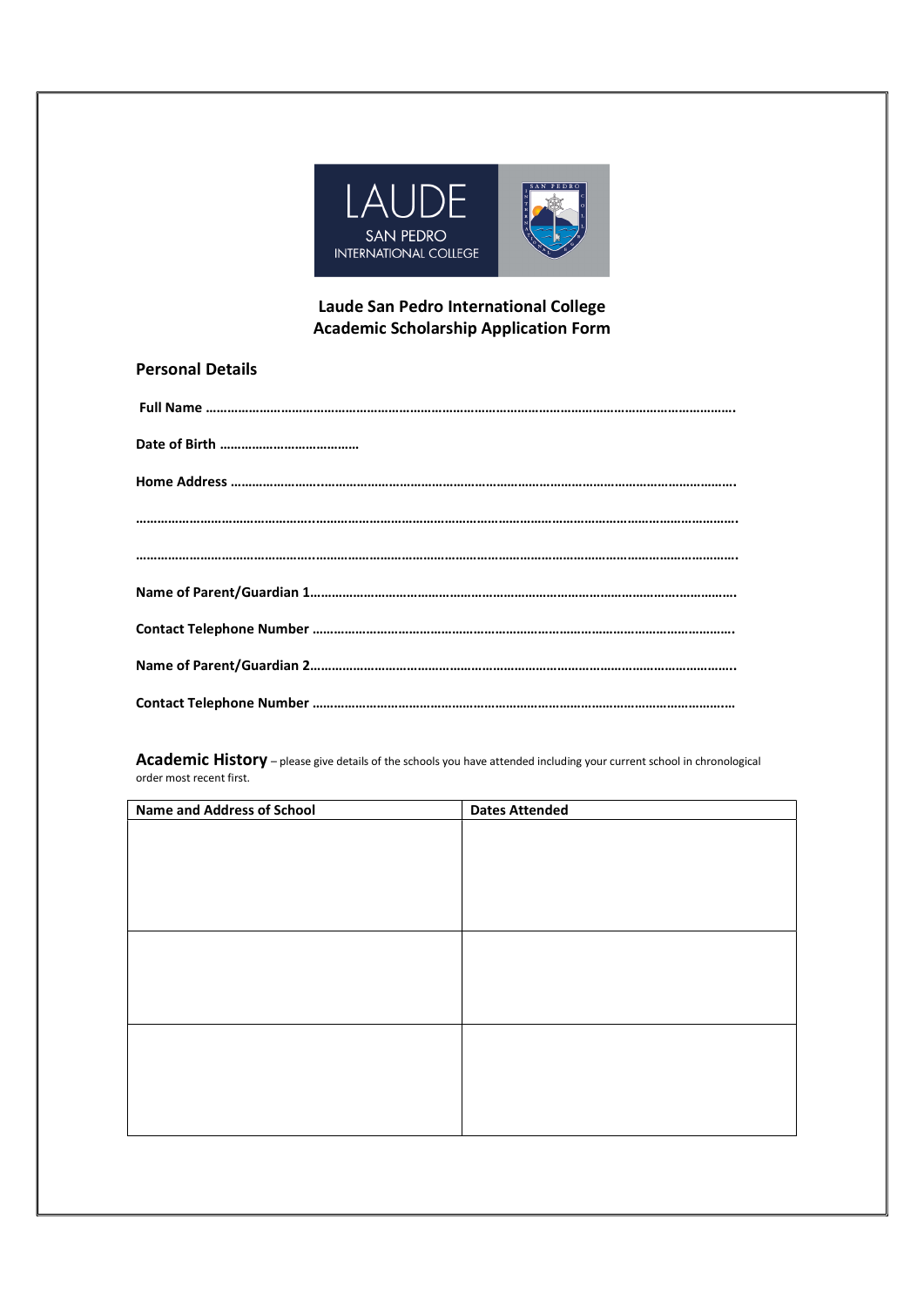| Subject<br>$\overline{\phantom{a}}$ | Level | Grade |
|-------------------------------------|-------|-------|
|                                     |       |       |
|                                     |       |       |
|                                     |       |       |
|                                     |       |       |
|                                     |       |       |
|                                     |       |       |
|                                     |       |       |
|                                     |       |       |
|                                     |       |       |
|                                     |       |       |
|                                     |       |       |
|                                     |       |       |
|                                     |       |       |

## Key Stage 4 (Year 10 and 11/ESO) Academic Results

Personal Statement – please use this page to explain about your personal hobbies and interests. You should include your contribution to the wider community and any significant achievements you may have had. We would also like to know about your plans for university and career ideas. In particular, we would like to know how you plan to contribute to and support the school community throughout Years 12 and 13 if you are awarded the scholarship. Please continue onto another page if necessary.